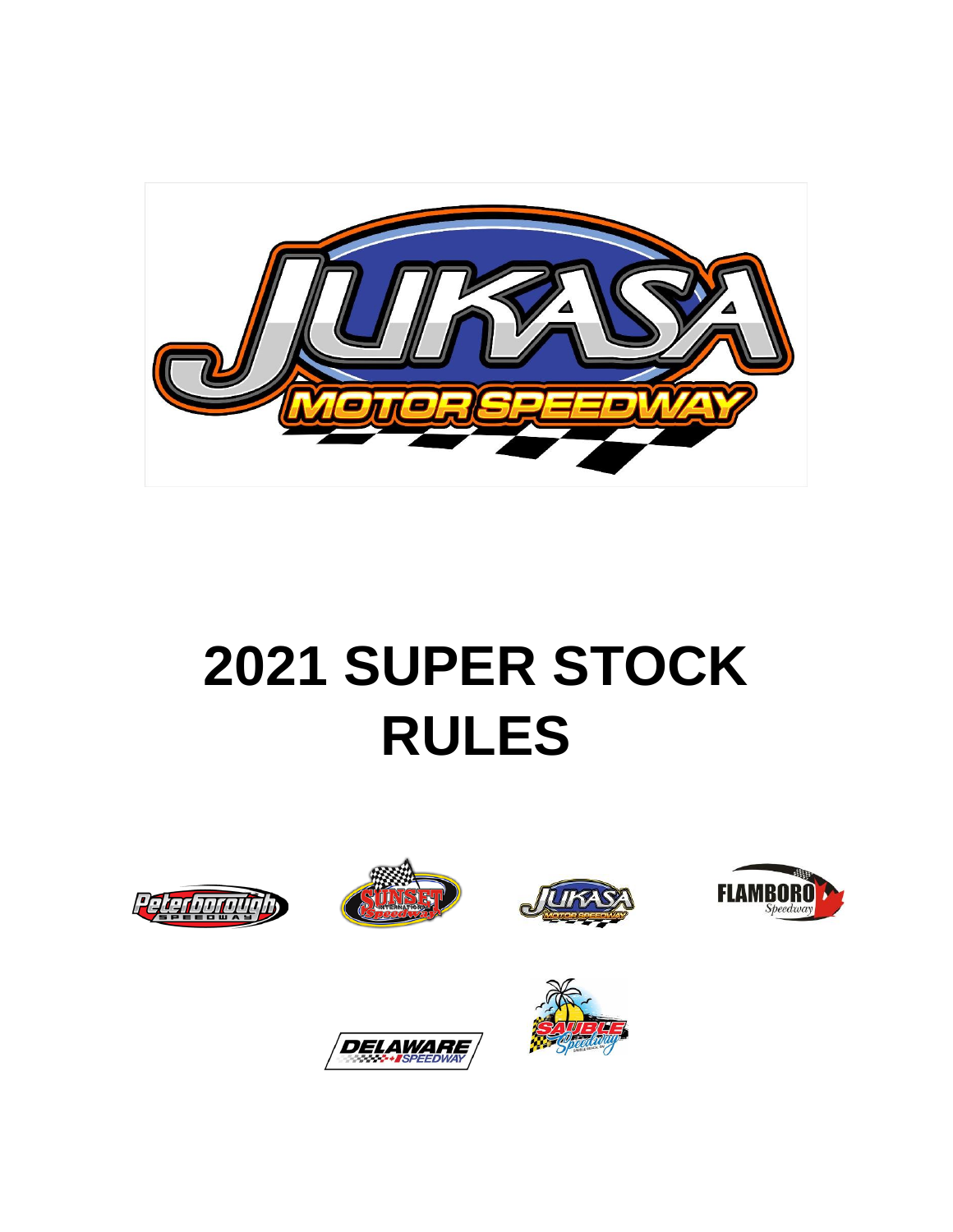#### **GENERAL RULES**

The rules and/or regulations set forth herein provide for the orderly conduct of racing events and to establish minimum acceptable requirements of such events. These rules shall govern the condition of all such events. All participants are deemed to have complied with these rules. No expressed or implied warranty of safety shall result from publications of or compliance with these rules and/or regulations. Speedway rules are intended as a guide for the conduct of the sport and are in no way a guarantee against injury or death to a participant.

\*Speedway Officials shall be empowered to permit minor deviations from any of the specifications herein or impose any further restrictions that in his/her opinion does not alter the minimum acceptable requirements. No expressed or implied warranty of safety shall result from such altercation of specifications.

\*Speedway reserves the right to update, modify, and/or delete rules at any time deemed necessary to ensure safety, fair competition or any other reason that may be appropriate.

\*Any interpretation or deviation of these rules is left to the officials. Any decision of and by Speedway Officials is final.

\* Upon admittance to a restricted area, all participants must conduct themselves in a manner not detrimental to stock car racing. Profanity in front of race fans, officials, management, profane signs or writing on cars, etc., will not be tolerated and may subject the offending party to penalties. Conduct in Social Media deemed detrimental to Jukasa Motor Speedway, or sponsors may subject the driver and/or team to sanctions. UNSPORTSMANLIKE CONDUCT AND/OR CONDUCT DETRIMENTAL TO THE SPORT OF AUTO RACING WILL NOT BE TOLERATED.

\* Verbal or physical abuse of officials, including improper language or actions will result in sanctions from the series.

\* Fighting will not be tolerated. Drivers will be held responsible for the conduct of all persons connected with their car, and violations will be dealt with accordingly. Any person from a crew, including the driver, going to another pit area where any altercation erupts, will be considered at fault and will be subject to penalties.

\* Any driver who, in the judgment of track officials, engages in rough driving, deliberately running into, blocking or swerving in front of another car - may be subject to penalties. Any car intentionally blocking the track will subject the owner and driver to immediate and indefinite suspension from the series.

#### • **If transponders are used, they will be mounted 14' (168") from the furthest forward point of the front nose. Let us know if you will need to rent a transponder.**

**The Super Stock division** is open to any make of North American built automobile having a factory listed wheelbase of 108" or more, for the make, model and year being raced. No front wheel drive vehicles, fourwheel drive vehicles, convertibles or station wagons will be allowed. The word stock when used herein shall mean unaltered, as factory available and produced by O. E. M. for the make, model and year of the car being raced. That excludes all aftermarket "High Performance" parts, and all decisions and rulings shall be based on data obtained from the Canadian Service Data Book. Any part of the car not specifically covered in these rules must remain stock. Any Peterborough Speedway car that is 105" wheelbase as of September 2019 and has been identified as such will be allowed at Peterborough Speedway, all other cars must be 108" minimum as per above.

- **1. SAFETY** will continue to be our number one priority i.e. belts, fuel cell, on track. We will be working to ensure safety continues to be a non-issue.
	- 1.1. **Driver Protection**: Drivers are required to wear full coverage; one or two-piece Nomex multi-layered fire suits which are S.F.I 3.2A/1 rated. Fire retardant undergarments are recommended. Fire retardant gloves are mandatory. Driver helmets must be full face and conform to Snell **SA-2015** or higher SA standards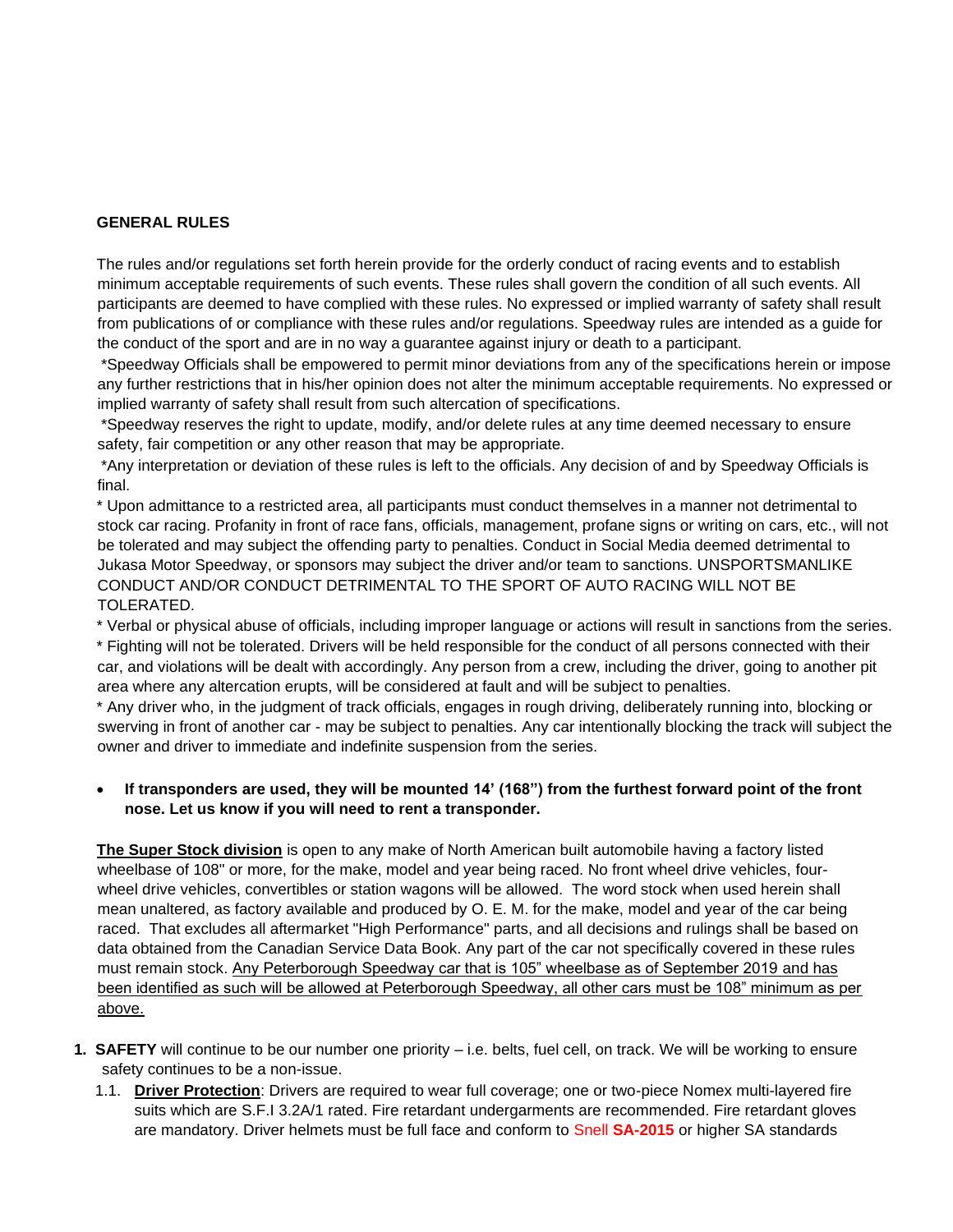and have a certification sticker visible inside the helmet, **Head & Neck restraint is mandatory (i.e. Hans, Necksgen) with an SFI rating 38.1**

- 1.2. **Belts and Harness**: A quick-release 5-point safety harness with a 3" wide lap and a minimum 2" shoulder harness, and 2" width anti-submarine harness in good condition are mandatory. Shoulder harnesses must be mounted and secured at the driver's shoulder height. Belts must be securely fastened to the frame, cross-member or roll cage by means of a suitable reinforced mounting, in such a manner that all fittings are in direct line with the direction of pull. Belts may not be any older than 3 years (manufacturer's date). Belts with new style SFI tags expire at the end of the month indicated on tag. All belts and mounting will be subject to inspection and approval.
- 1.3. **Fire Control:** All entries must at least have a CSA approved 2 ½ lb. fire extinguisher dated for the current year with either a steel or aluminum head mounted in a steel mounting bracket and must be bolted down, and within driver's reach with seat belts fastened, which accompanies the car at all times.
- 1.4. **Window Net**: An approved nylon ribbon type net must be installed in driver's side window opening. Net sizing must be at least 16" x 18". Net must be installed so it is tight. Window net anchors must be attached to roll bars, not body. Window net must be quick-release type. Net must be permanently anchored at the bottom and release at the top. Lever-latch releases are highly recommended.
- 1.11. **Steering Wheel:** All cars must be equipped with a quick release steering wheel. Centre of the wheel must be padded. Steering shaft must have a minimum of two (2) u-joints phased and installed properly. Collapsible column highly recommended.
- 1.12. **Roll Bar Padding**: All roll bars within driver's area must be covered with approved roll bar padding. No sharp edges, intrusions or bare metal near driver.
- 1.13. **Seat**: An aluminum racing seat must be used, (full containment seat recommended). Aluminum seats must be bolted or secured solid, so that seat will not shift or loosen on impact. A minimum 6 seat bolts, min .3/8 inch or larger will anchor the seat. An approved padded side headrest is mandatory and must be securely mounted. Seat must be completely to the left of the centerline of the car and inside frame.

# **2. RADIOS:**

2.1. 2-way radios are allowed. You may be asked for your radio frequency. Raceivers may be mandatory at certain tracks.

# **3. BODY:**

- 3.1. Body must be steel or Fiber Glass stock in appearance to the original vehicle. When using a Fiber Glass Body, it must be a template approved body as listed below. No car will be allowed to start a race without a full body. Tires must be inside fenders & scrub rails.
- 3.2. **Body Height:** Minimum height of 48" measured 10" behind top of windshield at centerline of roof (without driver).
- 3.3. **Ground Clearance:** No part of the body can be any lower than 4" with driver out.

# 3.4. **Approved Body Type and Manufacturer**.

.

- 5 Star S2 Bodies
- 5 Star MD3 Street Stock
- **■** Ultimate Custom Fiberglass
- **EXECT:** AR Bodies, XYG Metric Muscle Cars or the SPORTSMAN BODY
- New (2020/21) 5 Star North American Sportsman body.
- **•** Sheet metal bodies/parts must be stock appearing and use approved components including front and rear bumpers/bumper covers. Minimum of .040" aluminum or 22 gage steel.
- **EXECT:** After 2021, Late Model, Late Model Stock, ABC approved or 5 Star Gen 6 bodies or pieces will NOT be permitted. For the 2021 season they will be permitted from the cowl back, front end will need to be from the approved list above. This will give those that still have them time to switch.
- All bodies must be mounted according to manufacturer specs. Bodies must not be mounted in such a manner to gain an aero advantage.
- 3.5. **Hood, Trunk & Spoiler**: No hood openings allowed. Inner hood and trunk lid bracing may be removed. Five hood pins required - three fronts and two back on hood and a minimum of 4 on trunk. Rear spoiler allowed and must follow the contour of the rear deck lid. Maximum 5" high and a maximum width of 60"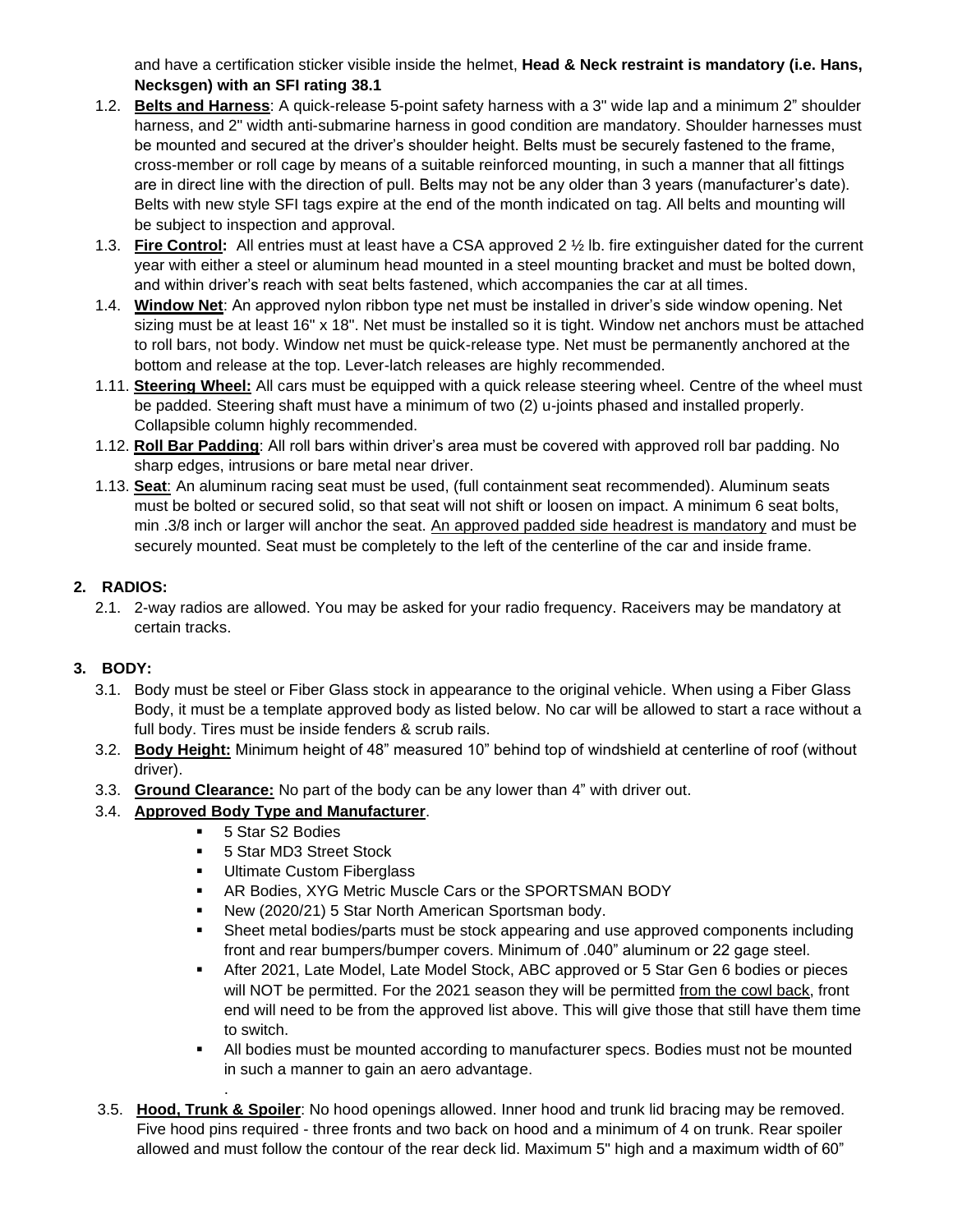centered on the rear deck lid. No bends or lips or enclosures of any sort allowed on upper portion of spoiler and cannot be adjustable. A maximum of 4 nonadjustable braces allowed on spoiler.

- 3.6. **Scrub Rails**: Side bars must extend no further forward than the rear of front wheel opening, and no further rearward than front of the rear wheel opening and must be mounted 1" above center of front & rear hub. Maximum 1"x 2" welded or bolted to roll cage with no sharp edges. When bolting on scrub rails, you must use carriage bolts (or round-headed bolts), if hex head bolts are used, they must be counter sunk. V type Lexan scrub rails allowed.
- 3.7. **Bumpers**: Must be stock. Must be in stock position both front and rear and securely fastened with no sharp edges exposed, no cut offs. Minimum height 15" maximum height 18" to center. Plastic covers may be used must be stock appearing no wedge or late model type front noses.
- 3.8. **Windshield:** Lexan windshield must be a minimum of 1/8" thick, rear Lexan windshield optional. All body panels and windows must be mounted and properly braced on the chassis to prevent deflection under racing conditions. Minimum of 2 center braces securely mounted. The top 5" of the windshield must remain open for purpose of a division/track sponsor if needed.
- 3.9. **Side Windows:** Rear quarter windows allowed. Vent windows allowed and the maximum size is 12" measured straight back from the point where the A pillar meets the door and can only have 1 inch of straight-line deflection. If officials deem this restricts access to driver compartment you will be asked to alter size.
- 3.10. **Paint & Lettering:** Numbers on both doors (minimum 18") and roof (minimum 24"). Numbers must contrast with body color. Number on front and rear of car. Anything offensive will be removed.
- 3.11. No types of under-body air deflectors are allowed. Air may not be blown or forced onto the tire or bead. Tape may not be used anywhere on the car to control the flow of air or seal/secure seams between body panels (unless approved for repairs).
- 3.12. **Mirrors:** Rear view mirror permitted inside 17"x3" max. and one 3" convex side mounted mirror allowed.
- 3.13. **Numbers** must be on the roof, readable from the right side of the car and both doors, at least 18" high and 3" wide. All numbers must be dark on a light background, or light on a dark background. A number must be placed on the front of the car somewhere visible to officials.
- 3.12. Race cars must be presentable in appearance at all times. Cars that are considered improperly prepared may be rejected by track officials.
- 3.13. NO panning permitted.

# **4. CHASSIS, ROLL CAGE & SUSPENSION:**

- 4.1. **Chassis:** All frame components must be stock if not stated otherwise with no lightening. Stock frame and sub-frame. Non-Uni-Body chassis can reinforce rotted side rails with 2" x 3".095" thick tubing inside the rail in order for a better/safer mounting points for the roll cage, you must utilize the vertical (outside of rail) and the bottom of rail (L shape). Uni-body cars must install frame connectors (min. 2" x 3" .095" thick) or uni-body cars can be joined from the lowest part of the front clip to the rear of the car with a fabricated minimum 2 X 3 steel tube with a minimum thickness of .095. It MUST conform to an original chassis. All mounting points must be located in the original locations. Front and rear leaf spring mounts must be located in the original locations. Full frame cars can replace rear frame rails from rear kick up rearward with minimum 2 x 3 x .095 steel. Springs and shock mounts must be in stock location. Frames can be notched for fuel pump or shock clearance. Chassis must be symmetrical, no offsets. Manufactured replacement Metric frames allowed only if built and OSA stamped and serialized by McColl, DCM or Brian MacDonald, no exceptions
- 4.2. **Frame Height:** Minimum frame height is 6" (with driver out).

4.3. **Roll Cage:** A full roll cage constructed out of 1 3/4 x .095 min. round steel tubing is mandatory and no square, angle iron or channel can be used anywhere including cage support. Roll cage must be symmetrical in all directions. Leg protection bar must be installed. A minimum of four horizontal door bars on the driver's side with a minimum of two vertical bars between each horizontal bar and ant-intrusion plates must be welded on the outside of bars (min. 16 gauge). 3 door bars or "X" type bars with a top cross bar will be allowed on passenger side. Dash bar required, along with an "X" type member across and behind driver and a "Petty Bar" is recommended. Both front and rear hoops are required, hoops are not to be outside the inside of the tires. All welds must be electric or MiG and will be subject to the approval of tech inspectors.

4.4. **Front Suspension:** All suspension and frame components must be stock if not stated otherwise. No modification of stock suspension locating points unless otherwise stated. Mounts for upper control arms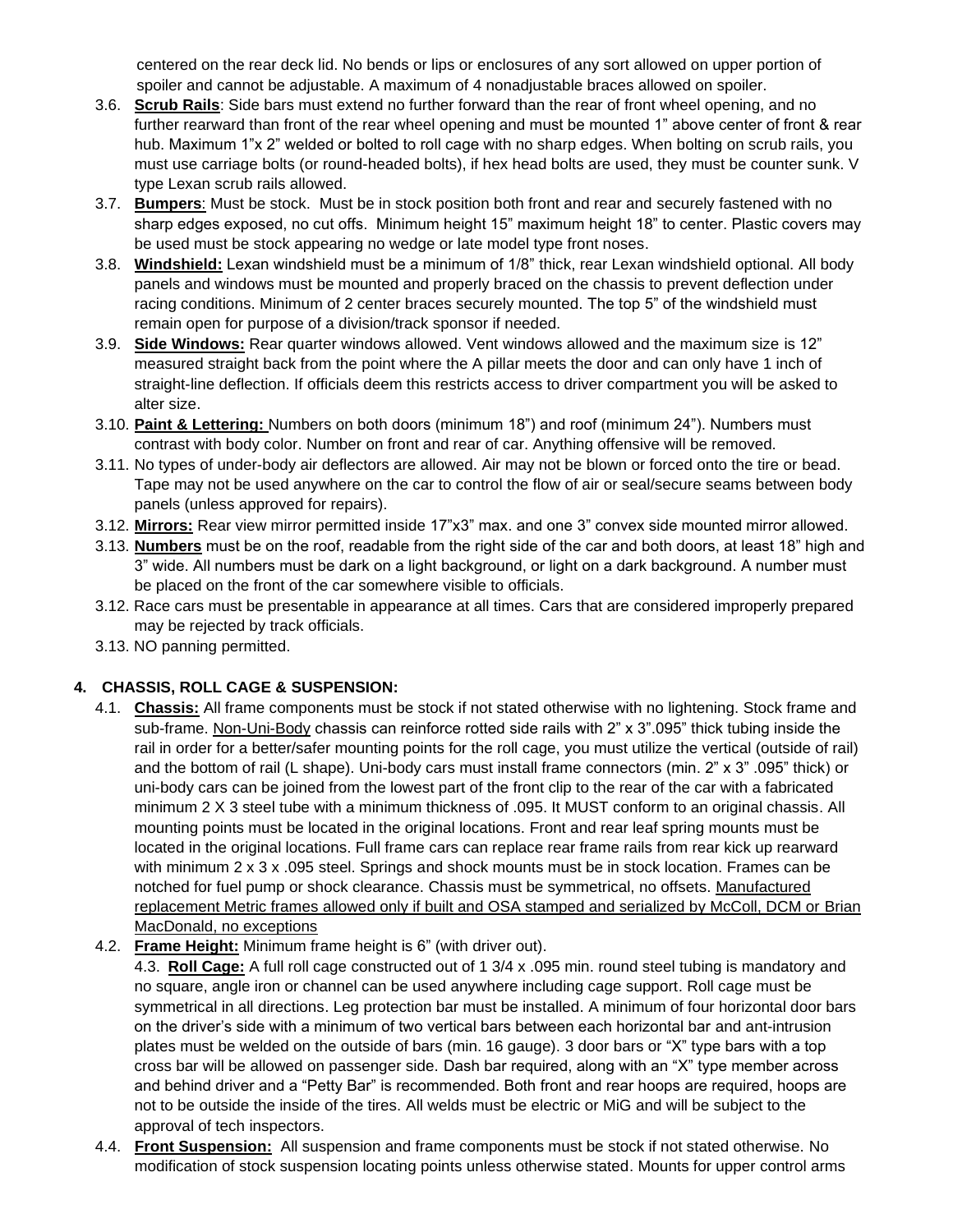can be changed to any location or height. Stock lower or stock replacement control arms only. One (left or right) lower control arm can be lengthened or shortened up to 1" to achieve desired camber, measurement will be from center of lower ball joint to center of inner mounting point and must have no more than a 1" variance from stock length (longer or shorter). No interchanging of manufacturer lower control arms. Any tubular non-adjustable upper control arms allowed. Upper and lower control arm rubber bushings may be replaced with urethane or heavy plastic, steel, aluminum, or brass. Mono-ball type bushings will not be allowed. Front load bolts are permitted and front shocks can be relocated. Any ball joints allowed. except mono ball joints. Larger stock spindles allowed (same side to side) with minor modification but must be 1973 or newer, NO Corvette spindles allowed, Peterborough cars that have Thinkpath or Howe spindles #344GN prior to the end of the 2019 season will be grandfathered. Spindle holes can be enlarged to fit larger ball joint. Any steel center link allowed including adjustable. Any steel idler and pitman arm allowed, and adjustable idler permitted. Steel or aluminum rods with steel rod ends minimum 5/8" thread allowed to replace stock tie rods.

- 4.5. **Sway Bar:** OEM or one-piece aftermarket sway bars allowed and may be mounted as a slapper bar. The maximum diameter sway bar size is 1 3/8".
- 4.6. **Springs:** Stock type springs, 4" minimum diameter.
- 4.7. **Rear Suspension:** All suspension and frame components must be stock if not stated otherwise. No modification of stock suspension locating points unless otherwise stated. Aftermarket bushings allowed, no offset bushings, no mono ball bushings. Load bolts allowed and rear sliders within 2" of stock location are permitted on leaf spring cars. Racing leaf springs permitted and must be replacement for stock type leaf springs for year and make of front clip being used. Stock type coil springs, 4" minimum diameter.
- 4.8. **4 link Rear Suspension** Adjustable rear upper arms +/- 1". Rear lower control arms must be stock or can be manufactured (1 x 2 or 2 x 2) steel tubing or adjustable steel rods with minimum 5/8" steel heims and can be no longer than stock length. Adjustment allowed by redrilling holes on rear end bracket, front mounting must remain in stock location. *Leaf spring cars will use leaf springs and 3 link or 4 link suspensions only allowed on original GM Stock Clip cars equipped with coil spring suspension.*
- 4.9. **3 link rear suspension with pan hard bar** Rear lower control arms must be stock or can be manufactured (1 x 2 or 2 x 2) steel tubing or adjustable steel rods with minimum 5/8" steel heims and can be no longer than stock length. Adjustment allowed by redrilling holes on rear end bracket, front mounting must remain in stock location. Upper arm cannot be longer than lower arms and must be solid steel upper arm with heim joints no absorbers and mounted in stock mount on frame. Pan hard bars are to be fabricated from magnetic steel front or rear mounted. Rod ends (Heim joints) must be steel. Bar length may be adjustable to maintain the rear axle housing centered in the chassis. Bar attachment to be fabricated from steel and mounted with the pivot point on the rear axle tube no further than the inside of the rear spring and not lower than the bottom of the axle tube. Frame bracket may be braced towards the chassis. Bar attachment to the frame bracket maybe a steel or aluminum slider type. No external adjustments allowed, and any access holes to allow such adjustments must be sealed, solid links allowed only. No rubber pucks or spring type absorbers of any kind. *Leaf spring cars will use leaf springs and 3*  link or 4 link suspensions only allowed on original GM Stock Clip cars equipped with coil spring *suspension.*
- 4.10. **Wheelbase & Track Width:** Wheelbase must be a minimum of 108" +/- 1" from side to side. Maximum track width to be 77  $\frac{1}{2}$ " to be measured at the bulge of the tire at spindle height.
- 4.11. **Rear End:** No cambered rears. Welded locked, steel spools or aluminum non scalloped allowed. No posi trac or locker type rears. No light weight components. Integral type rear end with horseshoe clips holding the axles in may be tack welded to prevent fall out. C clip eliminator kit may be used on rear axle assembly. If using an integral rear, you must use a hardened steel aftermarket racing axle. A 9" in. floater rear end complete with disc brakes will be allowed. You must maintain stock mounting locations. Rear end must be centered in chassis. Steel or aluminum hubs allowed and gun drilled axles are permitted. No coating or lightening of any parts that are not mentioned.
- 4.12. **Brakes:** Dual racing master cylinders or stock or racing single master cylinder. Four-wheel hydraulic brakes in good working condition. Brake proportioning valve allowed. OEM type single piston calipers, Howe single piston steel calipers allowed. Two-piece steel hub and straight fin rotor allowed. No curved or angle fin rotors. No drilled or grooved rotors. Cooling ducts allowed, no electric blowers. Cooling fin plates allowed. If your home track allows a different rotor, that is what you go by. Minimum of .810 thickness rotors on rear.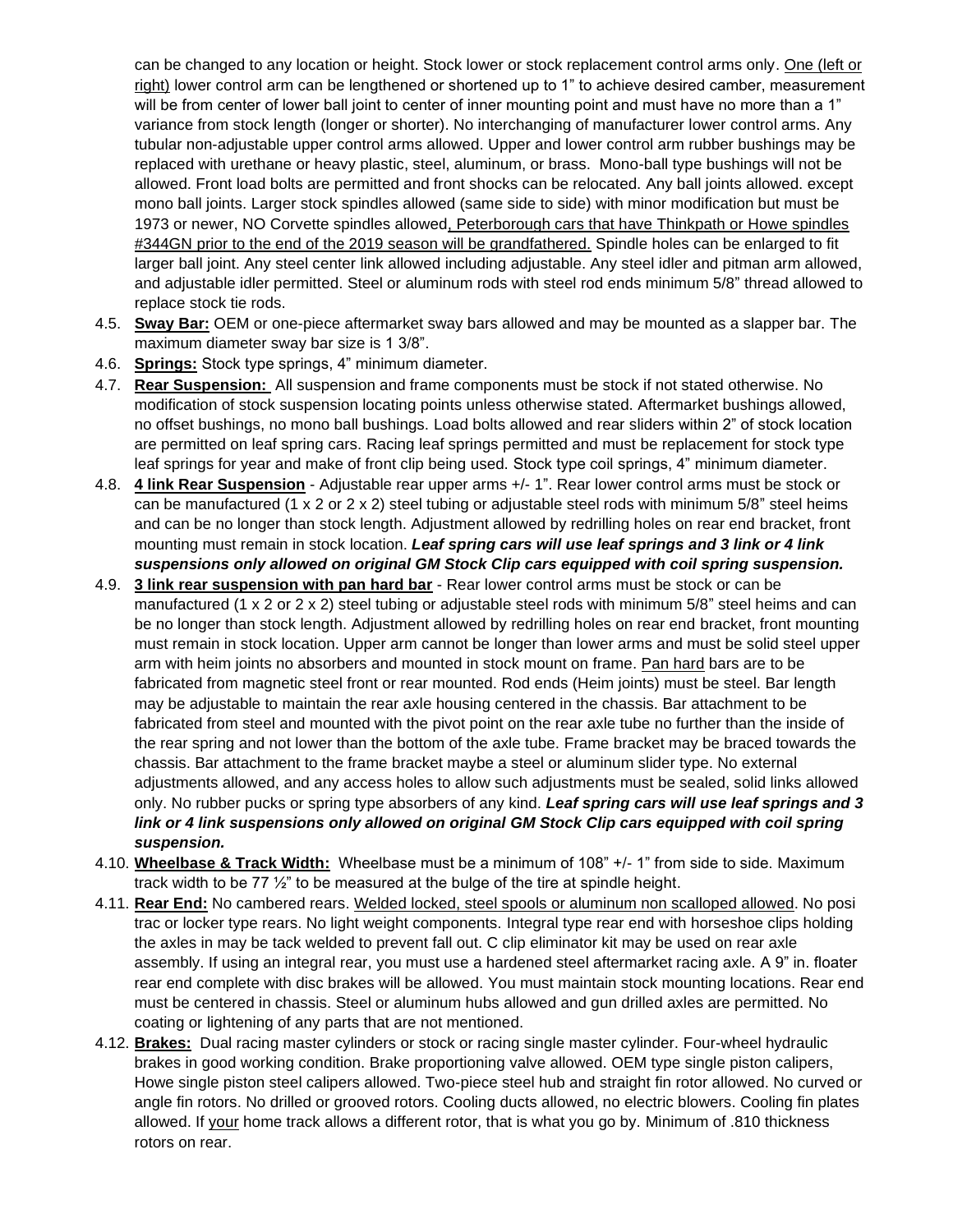4.13. **Shocks:** Aftermarket steel bodied, non-adjustable racing shocks such as Pro TA Series, QA1 or Afco 10 or 12 Series. No high-pressure gas shocks and NO BUMP STOPS of any type/anywhere allowed. Shocks can be relocated. One shock per wheel

## **5**. **FIREWALLS & INTERIOR:**

5.1. All upholstery materials, trim and padding must be removed. No plastic gauge lines. No sheet metal screws, pop rivets or welded only. Roll bar padding mandatory. The floor, front and rear firewalls must be 22-gage magnetic (steel) sheet metal with all holes covered. Tunnel and floor may be raised no more than 13" on right side to accommodate exhaust and transmission Dash, rear deck, and filler panels can be made from a minimum of .040" aluminum.

## **6. FUEL CELL & SYSTEM:**

6.1. Racing fuel cell in steel box mandatory must be mounted between the rear frame rails and bolted securely no lower than the center of the rear axle housing. Fuel cell must be separated from the driver's compartment by an all steel firewall. There can be no openings in the firewall and any holes must be filled in with metal. The fuel cell must be firmly secured with steel straps to the floor of the trunk. Minimum of two straps front and back, one side to side (straps must be steel and a minimum of 1"x 1/8" flat strap or equivalent). A fuel cell protection bar is mandatory. Minimum 1 ¾ inch O.D. 095 inches thick. Steel cased fuel filters only. Cell ground strap and fuel cap attaching device are mandatory. No car will be permitted to run if any sign of fuel leakage is found. The mounting of the fuel tank is at the discretion of the tech inspector.

 **Minimum 0.125-inch (1/8') thick magnetic steel or 0.250-inch (1/4") thick aluminum intrusion plates must be mounted on the rear of the fuel cell. Intrusion plates must protect the entire rear of the fuel cell.**

6.2**. Fuel & Fuel System:** Stock-appearing mechanical pump only. Absolutely no electric fuel pumps. No plastic or glass fuel filters allowed. Fuel line can run through interior if in a conduit pipe must be labelled "Fuel Line Do Not Cut". Petroleum based pump fuels only. The gasoline shall not be blended with alcohols, ether or other oxygenates and it shall not be blended with aniline or its derivatives, nitro compounds or other nitrogen containing compounds. No NOS systems. Pump or track fuel only. **An in-Line fuel Safety Check Valve must be installed such as OBERG FILTERS #SV-0828 FUEL SAFETY CHECK VALVE or SRI Inline fuel safety valve #FPF-FSV mounted close to the fuel cell**

# **7. RADIATOR:**

- 7.1. Must be or resemble O.E.M. must be in stock location and include a one-litre metal overflow can mounted ahead of engine fire wall, the overflow tube must exit the body at the base of the windshield. No antifreeze allowed in cooling systems. Pressure release caps are recommended. Aluminum radiators may be used.
- 7.2.Electric fans optional with wiring exposed for inspection. Aluminum pulleys allowed.

# **8. DRIVE LINE:**

- 8.1. Drive shaft and universals MUST be stock steel standard production type. Drive shaft must be painted white.
- 8.2.Steel, 360-degree retainer loops, 1/4-inch-thick x 2 inches wide, must be positioned at the front and rear of shaft, and within 12 inches of each U- joint.
- 8.3. No light weight material allowed. Minimum outside diameter of driveshaft can't be less than 2".

# **9. TRANSMISSION:**

9.1.Any manual, unaltered OEM transmission, 3 or 4 speed steel transmission allowed. All gears must be operational, including reverse. No aftermarket transmissions.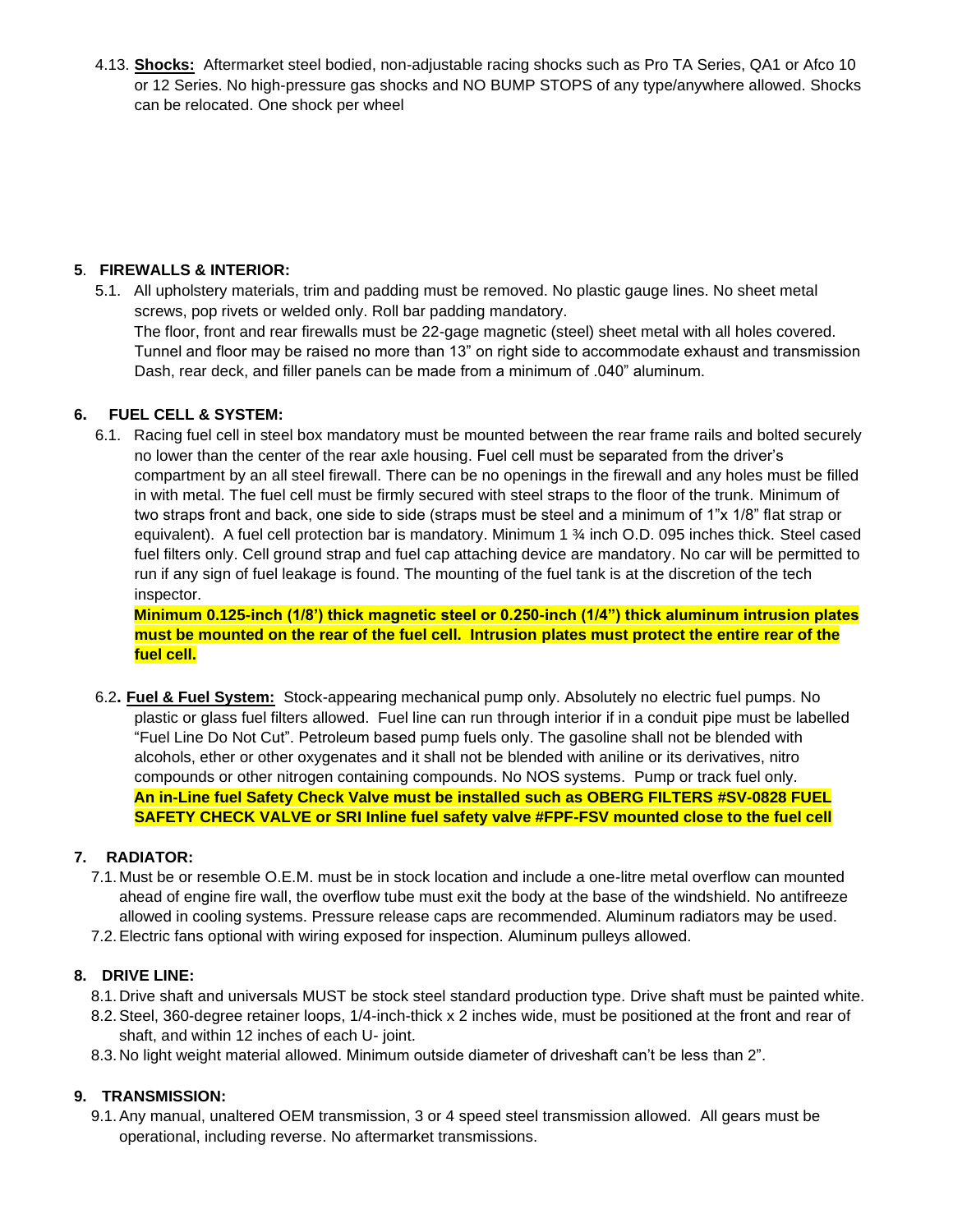- 9.2.Transmission must be stock with no internal lightening of parts, no altering of shift patterns and or ratios, and original brass synchro's must be installed. Any shifter allowed.
- 9.3.Automatic transmissions allowed. No racing transmissions or aftermarket valve bodies allowed. Powerglide transmissions allowed. Torque converter must be stock and a minimum of 11" in diameter for 8-cylinder engines. Aftermarket shifter and shift kit permitted. See car weight in weight rule. Transmission coolers are allowed but can't be mounted in the driver's compartment.

# **10. CLUTCH & FLYWHEEL:**

- 10.1. Stock type steel single disc clutch and flywheel units must not be drilled or machined. Stock type clutch and pressure plate, minimum 10" diameter. If hydraulic clutch is utilized only one slave cylinder is allowed.
- 10.2. Nodular or steel flywheels. Flywheels may not weigh less than 14 lbs. Clutch, flywheel and pressure plate assembly may not weigh less than 30 lbs. total. No turned, drilled, aluminum or special speed equipment flywheels allowed.
- 10.3. Must have an NHRA steel bell housing, Sema SFI 6.1 flywheel shield or scatter shield of ¼" magnetic steel. Must be mounted over the clutch and flywheel 360 degrees between the bell housing and the floor. At your own option, bell housing should have an inspection plate for easy inspection of clutch. If there is no inspection plate on the bell housing, you may be required to remove the transmission for clutch inspection.

#### **11. EXHAUST:**

- 11.1. Mufflers are mandatory and be able to remove for inspection. Decibel reading of 98 or less. Howe 2 into 1 muffler is permitted with a maximum of 18" long tail pipe with a maximum O.D of 5".
- 11.2. Exhaust pipes must exit behind driver ahead of the rear wheels or out the right side past the center of the door. Exhaust pipes must be securely mounted under floor pans and have no sharp edges or protrude outside of the bodyline.
- 11.3. Maximum 3" O.D. pipe size before muffler and maximum 3"O.D. after muffler.
- 11.4. Headers with a maximum 1 5/8″ tubes to 3″ collector allowed. No stepped headers, no merge collectors allowed. No Tri-Y headers. Balance tube (H or X) between exhaust pipes is optional max 3"

#### **12. WHEELS & TIRES:**

- 12.1. 15" steel racing wheels on all four corners mandatory. Maximum rim width bead to bead 8".
- 12.2. Minimum of 5/8" studs required. Wheel stud threads must protrude through wheel nuts.
- 12.3. Wheel spacers up to ½ inch in thickness may be used.
- 12.4. Tire Rule American Racer AR 870 (tire procedure will be specific for each track)
- 12.5. TIRE SOAKING is NOT permitted. Tire softener, conditioner, or any other substance to treat tires is not permitted. The use of solvents to enhance tire performance is completely prohibited.

#### **13. IGNITION & CHARGING SYSTEM:**

- 13.1. Any tampering, alterations, or violations with respect to the ignition box and related components will result in the severe penalties.
- 13.2. All cars must have MSD soft touch rev control part #8728 or 8727CT installed on right- hand side of dash, out of driver's reach within 6" of right-hand A-post bar. An operational rpm chip must be installed for all engines or the 8727CT must be set to maximum RPM allowed. All MSD and ignition wiring to remain open and clearly visible for inspection.

Flamboro Speedway – Sealed Crate - 6400 rpm, Built – 6400 except Vortec & Dart heads - 6300 rpm Jukasa Motor Speedway – Sealed Crate - 6200 rpm, Built – 6200 except Vortec & Dart heads - 6100 rpm Peterborough Speedway – Sealed Crate - 6400 rpm, Built - 6400 except Vortec head - 6300 rpm Sauble Speedway – Sealed Crate – 6400 rpm, Built - 6400 except Vortec & Dart heads - 6300 rpm Sunset Speedway – Sealed Crate - 6400 rpm, Built - 6400 except Vortec or Dart heads – 6300 rpm. Delaware Speedway – Sealed Crate – 6000 rpm, Built - 6000 except Vortec & Dart heads - TBD

#### **\*\*\*(This is subject to change)**

13.3. OEM 12-volt stock ignition. Ignition must consist of stock or stock replacement parts only. No aftermarket high performance ignition systems or printed circuit type modules.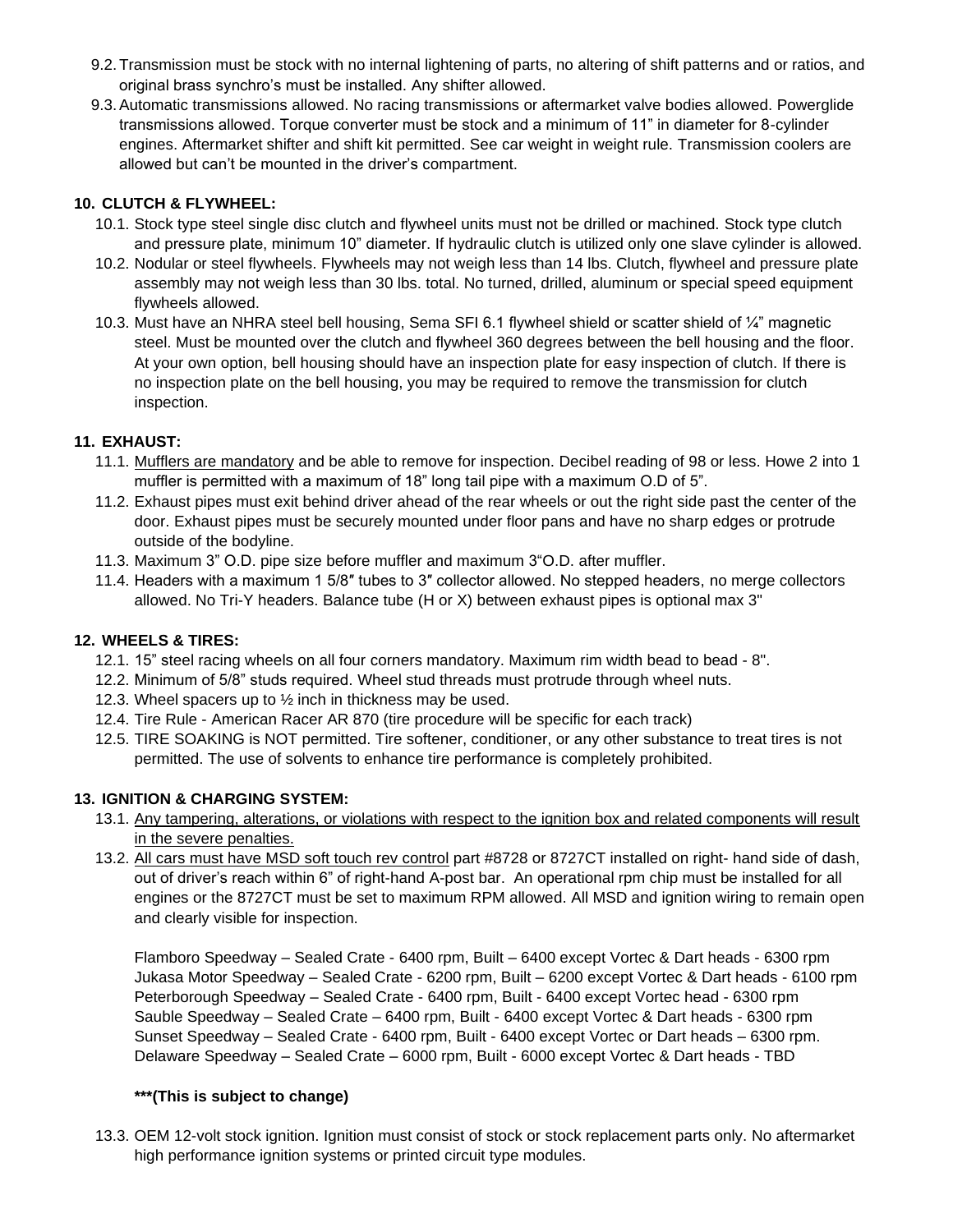- 13.4. If an alternator is used, it must be engine driven, and mounted on the front of the engine.
- 13.5. Ignition "on/off" switch must be mounted in the centerline of the vehicle and clearly labeled in such a manner that the engine can be turned off from outside of vehicle in the event of an emergency.
- 13.6. 12-volt battery only.

#### **14. CARBURETOR:**

- 14.1. One Holley 500 CFM Two Barrel R4412 (No HP's). Main metering jets and power valve may be changed for tuning. Choke components may be removed. Accelerator pump discharge nozzles may be changed utilizing straight type only. NO other modifications may be made and all parts are to remain stock. No grinding, cutting, polishing, acid dipping or modifying of parts. Carburetor subject to "go, no go" gauge test. No screens allowed in and or under the carburetor. No altering of the intake manifold with respect to the fuel atomization is allowed.
- 14.2. Two throttle returns springs mandatory. One spring pulling in each direction.
- 14.3. Cold air boxes allowed. No `ram air' type systems allowed.
- 14.4. A 1" carburetor adapter/spacer can be used with the use of a maximum of two 1/8" thick gaskets.

#### **15. ENGINE HEIGHT & LOCATION:**

- 15.1. Engine height will be a minimum of 13" measured from ground to center of crankshaft.
- 15.2. Engine Location: # one Spark plug of engine must be in line or ahead of upper ball joint and center in the frame & cross member may be altered to achieve this.
- 15.3. Solid engine and transmission mounts are permitted.

#### **16. G.M CRATE ENGINES:**

- 16.1. Sealed Crate part 88958602 & 19258602.
- 16.2. **Engine must be sealed by factory or by approved seal installing engine builder that your home track allows, please have documentation with you.**

16.3. Only modifications allowed are:

- Double Roller Timing Chain.
- 6-3/4 steel non-fluid balancer.
- 7 inch, 7-quart steel oil pan allowed no upper kicks outs.
- 16.4. All crate engines must meet original specifications as per G.M. Performance (9.1 -1 compression ratio)
- 16.5. Speedway reserves the right to inspect a crate engine at any time regardless of seals.
- 16.6. If a factory and track sealed engine is used there will be a weight break, see weight rules. This is arranged through the speedway and done following our procedure ONLY. Timing chain (double roller) will be the only change allowed under supervision of tech official or done at a speedway approved engine sealer.

#### **17. BUILT ENGINES:**

#### **Block Assembly**

- 17.1. No interchange of engine between makes (i.e., must be a Ford engine in Ford, Chev in Chev and Dodge in Dodge etc.). No stroked or de-stroked engines allowed. Factory specs for bore, stroke and rod length. **No modifications to engine block unless specified.**
- 17.2. **Block** can be zero decked.
- 17.3. **Compression ratio** for built engines will not exceed 9:5:1, if using GM Vortec heads, it can't exceed 9:3.1. This will be calculated by the track Whistler or a physical measurement, to the discretion of the tech official. V8 engines only.
- 17.4. Maximum original cubic inch allowed. GM 350 C.I.D, Ford 351 C.I.D, Chrysler or AMC 360 C.I.D.
- 17.5. Maximum over bore of 0.040" allowed. No aluminum blocks or rods.
- 17.6. **Crankshaft** must be stock OEM steel or cast-iron only, production numbers must be visible. NO lightening, knife edging or polishing allowed. Balancing is allowed.
- 17.7. **Harmonic balancer** stock iron elastomer-type only. No aftermarket, fluid or aluminum. Must maintain stock dimensions and weight.
- 17.8. **Connecting Rods.** OEM stock rods for engine being used or aftermarket replacement rods as long as they are no lighter in weight or a different design. Stock-type I-Beam rods only of stock length and weight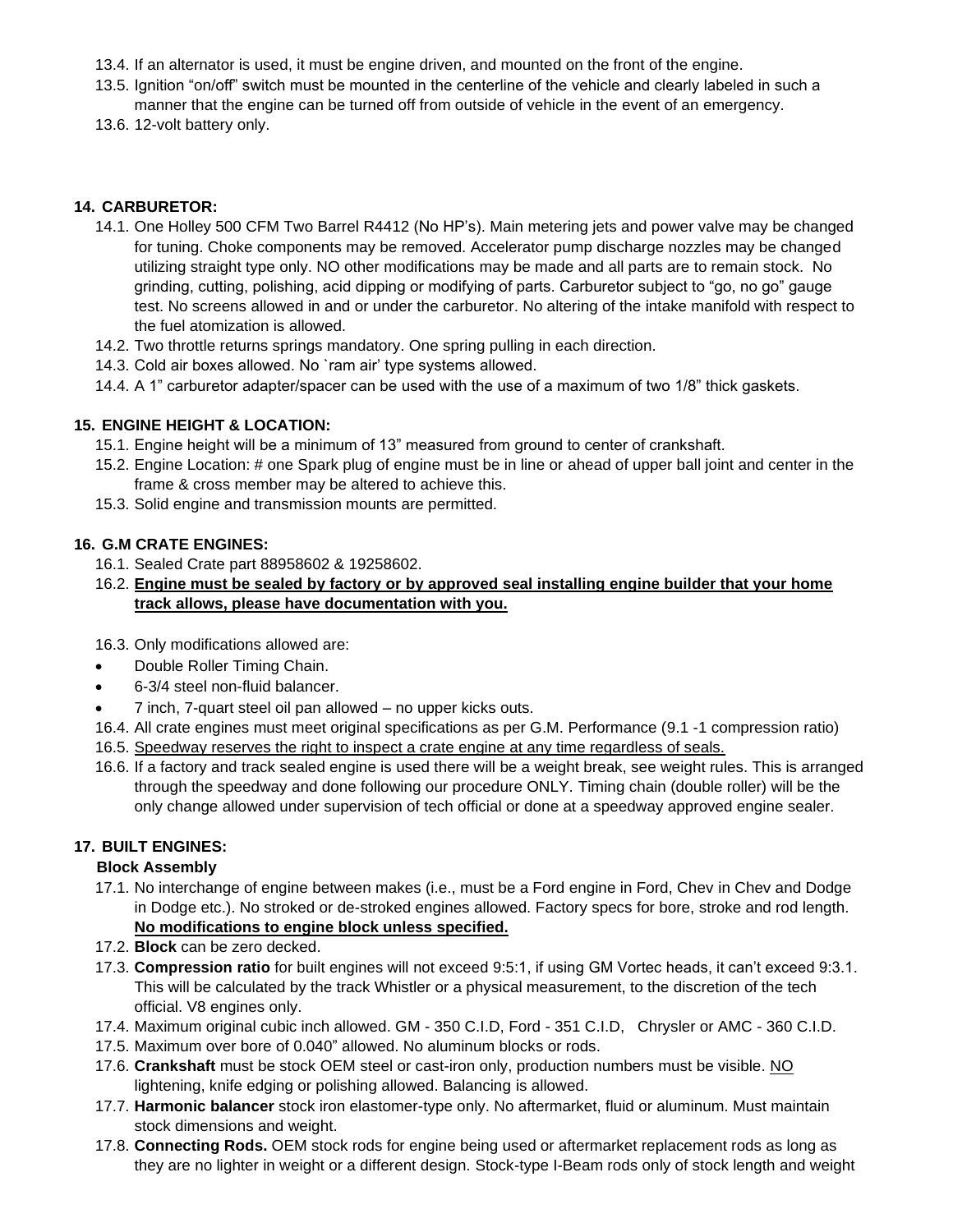for manufacturer: General Motors 5.7 inches, Ford 5.956 inches, Chrysler 6.125 inches. Must be magnetic steel, iron or powdered metal. No titanium, aluminum, stainless or exotics.

17.9. **Pistons.** OEM cast or forged pistons with 2 or 4 eyebrows allowed, no dome piston's, no highperformance pistons allowed. You must use piston with equal weight of original.

## **18 - Camshaft**

- 18.1. Hydraulic flat tappet cam only. No roller, solid lifter or mushroom cams allowed.
- 18.2. Vortec head engines must use crate camshaft part #24502476 only.
- 18.3. Must run stock size lifter bore for the engine being run, no sleeving.
- 18.4. Must use stock-type timing chain and gears. No belt drives.
- 18.5. Must use manufacturer's firing order.
- 18.6. Stock rocker arms only. No Roller Rockers.
- 18.7. Hydraulic lifters must be operational.

#### **19 - Cylinder Heads**

19.1. **GM**: Stock OEM cast iron heads including Vortec 64cc (dish piston required for Vortec), World Products # 043600, Dart Iron Eagle # 10021070 (No double bump or 292 castings)

 **FORD**: Stock OEM cast iron heads, World Products # 053030, Dart Iron Eagle # 13300080 58cc or 13310080 62cc. Dish piston must be used.

 **OTHER**: Stock OEM

- 19.2. Absolutely no deburring, grinding, acid dipping, acid porting or polishing of intake or exhaust ports allowed.
- 19.3. No porting, polishing and or relieving under the valves. No angle milling. No special lightened valves. No titanium valves, no angle plug heads.
- 19.4. The maximum valve sizes as measured across the face of the valve are as follows. Stock Valve stem diameter for head being used. A machined go-no-go gauge will be used to inspect valve stem diameter. No turning of valve stems permitted. Undercut or light weight valves are not permitted.

**Cylinder Head Valve Size (guide)**

Intake / Exhaust

| Ford (Windsor)  1.94  1.60   |  |
|------------------------------|--|
| Ford (Cleveland)  2.04  1.65 |  |
| Chrysler  1.94   1.60        |  |

 19.5. Lock nuts, valves springs and rocker studs may be changed for safety purposes. Screw in studs and guide plates allowed. Stock rocker arms and ratio only, maximum of 1.5 for Chevy and 1.6 for Ford.

#### **20** - **Intake Manifold**

20.1. Must be stock cast iron two (2) barrel intake, or an Edelbrock Performer Series Second generation only. Chevy #2101 or GM #12366573 or Edlebrock # 7116 if using Vortec heads.

 Chrysler #2176 Ford Cleveland #2750

Ford Windsor #2181.

20.2. No port matching or painting the intake. No Alterations allowed. No older manifolds permitted.

#### **21 - Oil Pan**

 21.1 Aftermarket racing-type kick out oil pan permitted. The oil pan must be wet-sump type. All bolt holes and bolt hole flanges must be visible. Minimum 1 1/2″ inspection plug required.

#### **22. WEIGHT:**

- 22.1. All weight will be painted white and clearly marked with the car number.
- 22.2. When adding ballast, it must be in blocks of no less than 5 pounds, bolted securely, painted white, be numbered and mounted no lower than flush with bottom of frame rail.
- 22.3. Built Engine: 3125 lbs.
- 22.3. Built Engine with Dart heads: 3150 lbs.
- 22.4. Built engine with Vortec heads: 3175 lbs. (using Vortec guidelines listed above in the built engine rules)
- 22.4. Crate Engine: 3050 lbs.
- 22.5. Factory and track sealed crate engine (rule 16.6) 3025 lbs.